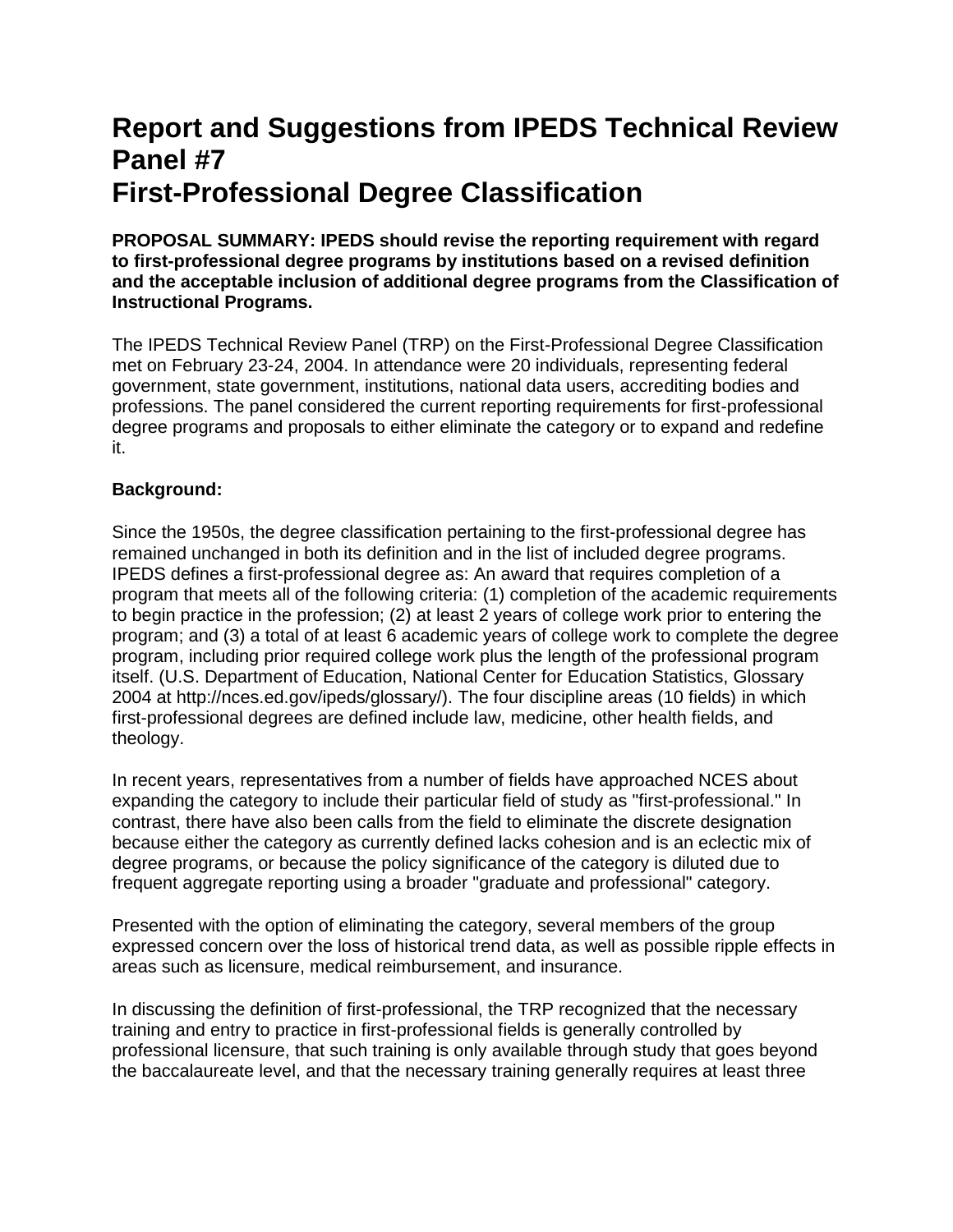years of postbaccalaureate-level study (though not necessarily the completion of a baccalaureate degree).

## **Issues Addressed:**

- Should the distinct category pertaining to the first-professional degree level be eliminated?
- If yes, should "first-professional" still be definable by a collection of CIP codes?
- Should the category CIP codes be restructured to include different (additional) programs of study as first-professional?
- Is there a mechanism for the inclusion of additional CIP codes as first-professional in the future?
- Is the current definition of a first-professional program sufficient?
- If no, what components of the definition are currently insufficient, and how might they be rewritten to better reflect the current status of first-professional degree programs?
- What is the impact on program authorization, accreditation, and reporting if the definition is changed?

**Proposal:** The TRP suggested the following:

- That IPEDS redefine "first-professional" as follows:
	- $\circ$  General Definition: An award that requires postsecondary study of the basic body of knowledge and skills required to function as an entry-level professional in certain fields specified for reporting purposes by the U.S. Department of Education. These awards require the completion of a program that meets all of the following criteria: completion of the program provides the academic prerequisites necessary for licensure in a recognized profession; the program requires at least 3 years of postbaccalaureate study; and the degree is awarded after a period of study such that the total registered time to degree, including both pre-professional and professional study, equals at least 6 full-time equivalent academic years.
- The current list of first-professional degree programs includes: Chiropractic (D.C. or D.C.M.); Pharmacy (Pharm.D.); Dentistry (D.D.S. or D.M.D.); Podiatry (Pod.D., D.P., or D.P.M.); Medicine (M.D.); Veterinary Medicine (D.V.M.); Optometry (O.D.); Law (L.L.B., J.D.); Osteopathic Medicine (D.O.); and Theology, which consists of Divinity/Ministry (B.D., M.Div.) and Rabbinical and Talmudic Studies (M.H.L., Rav.).
- Along with the current collection of CIP codes defined as first-professional, additional CIP codes should be added for acceptable reporting as first-professional degree programs. Included in the list for consideration and comment are the following programs:
	- $\circ$  audiology, physical therapy, architecture, professional engineering (such as chemical, physical, electrical, and civil), occupational therapy, naturopathic medicine, clinical psychology, social work, acupuncture/traditional Chinese medicine, and certain business professions (such as financial planning, master of accounting, brokerage, actuary).